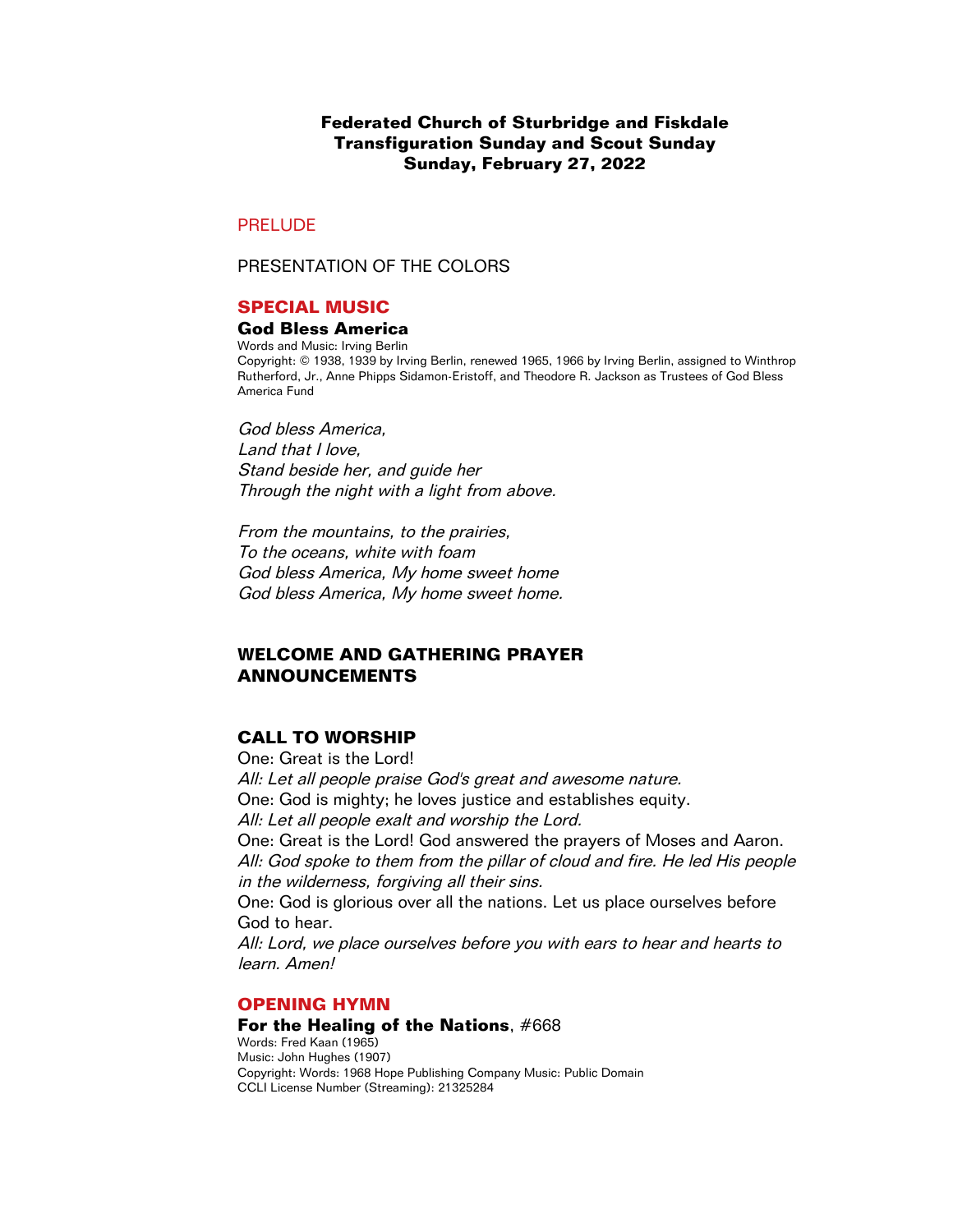For the healing of the nations, Lord, we pray with one accord; for a just and equal sharing of the things that earth affords; to a life of love in action help us rise and pledge our word, help us rise and pledge our word.

Lead us forward into freedom; from despair your world release, that, redeemed from war and hatred, all may come and go in peace. Show us how through care and goodness fear will die and hope increase, fear will die and hope increase.

All that kills abundant living, let it from the earth be banned; pride of status, race, or schooling, dogmas that obscure your plan. In our common quest for justice may we hallow life's brief span, may we hallow life's brief span.

You, Creator God, have written your great name on humankind; for our growing in your likeness bring the life of Christ to mind, that by our response and service earth its destiny may find, earth its destiny may find.

## **UNISON PRAYER**

Holy God, You are beyond words and description. Your love is beyond knowledge and explanation. Yet, we see your glory in the lessons that Jesus left us. We seek to become transformed into the likeness of Jesus, Your Son, so that our lives will be renewed, and our relationships will be restored. Lord, guide us in all we do and say as we go forward into the world; in Jesus' name, we pray. Amen!

### **Our Lord's Prayer**

Our Father, who art in heaven, hallowed be thy name. Thy kingdom come. Thy will be done, on earth as it is in Heaven. Give us this day our daily bread, and forgive us our trespasses as we forgive those who trespass against us. And lead us not into temptation, but deliver us from evil; For thine is the Kingdom and the Power and the Glory, forever, Amen.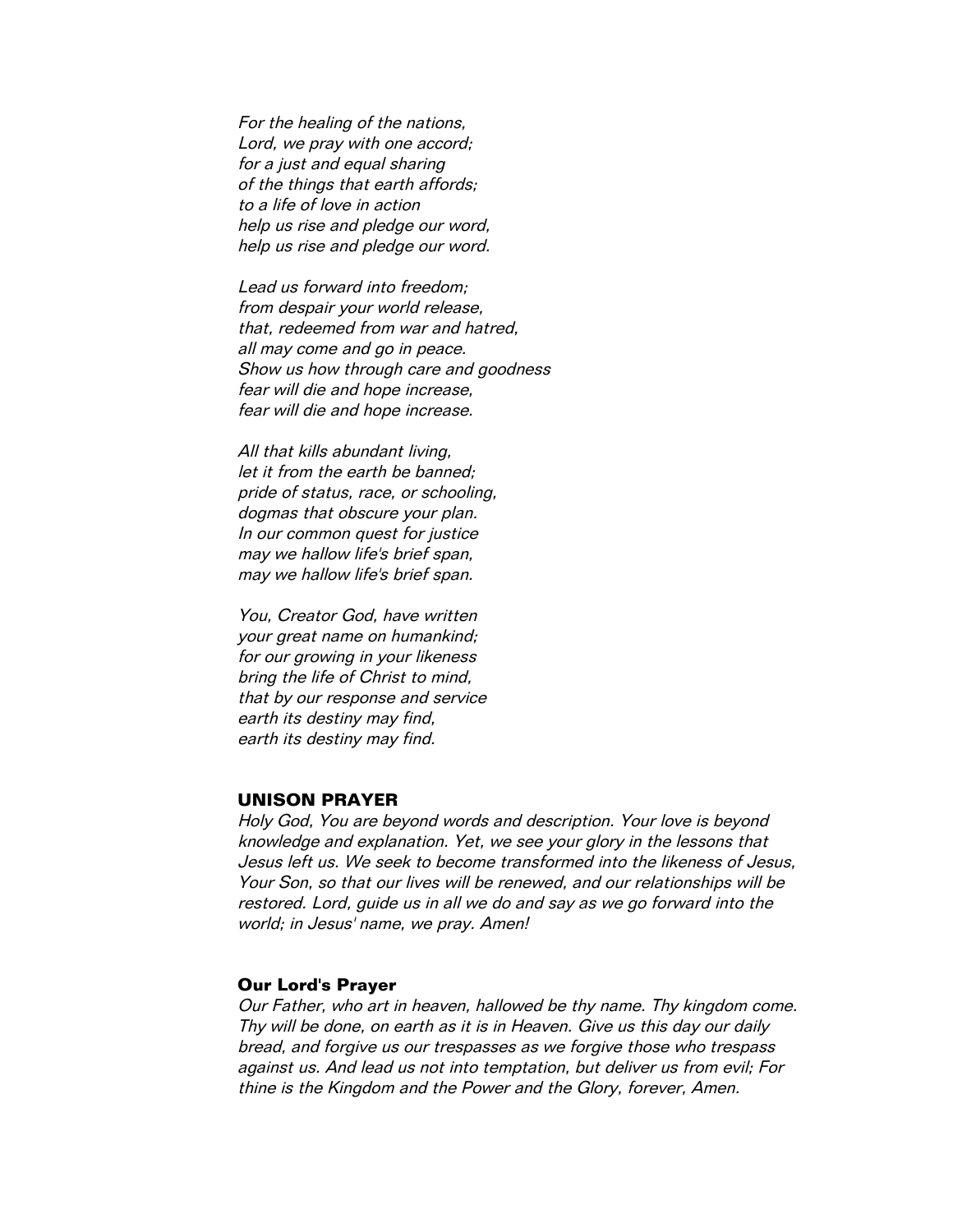## **GLORIA PATRI**

### **Glory Be to the Father**

WORDS: Lesser Doxology (3rd-4th centuries) MUSIC: Henry W. Greatorex, 1851 Copyright: Public Domain CCLI License Number (Streaming): 21325284

Glory be to the Father, and to the Son, and to the Holy Ghost; as it was in the beginning, is now, and ever shall be, world without end. Amen, Amen.

### **CHILDREN'S MESSAGE**

Shelli Fairbrother

## **CHILDREN'S HYMN**

**This Little Light of Mine** Words & Music: Harry Dixon Loes Copyright: Public Domain CCLI License Number (Streaming): 21325284

This little light of mine, I'm gonna let it shine. This little light of mine, I'm gonna let it shine. This little light of mine, I'm gonna let it shine, let it shine, let it shine, oh let it shine.

## **SCRIPTURE READING**

New Testament Lesson: 2 Corinthians 3:12–4:2 Gospel Lesson: Luke 9:28–36

### **SERMON**

Chosen for Greater Things, Pastor Dave

### **HYMN**

### **There's a Sweet, Sweet Spirit**, #261

Words and Music: Doris Akers (1962) Copyright: 1962. Renewed 1990 Manna Music, Inc. (Admin. by Gaither Copyright Management) CCLI License Number (Streaming): 21325284

There's a sweet, sweet Spirit in this place, And I know that it's the Spirit of the Lord; There are sweet expressions on each face, And I know they feel the presence of the Lord.

Sweet Holy Spirit, Sweet heavenly Dove, Stay right here with us, filling us with Your love. And for these blessings we lift our hearts in praise; Without a doubt we'll know that we have been revived, When we shall leave this place.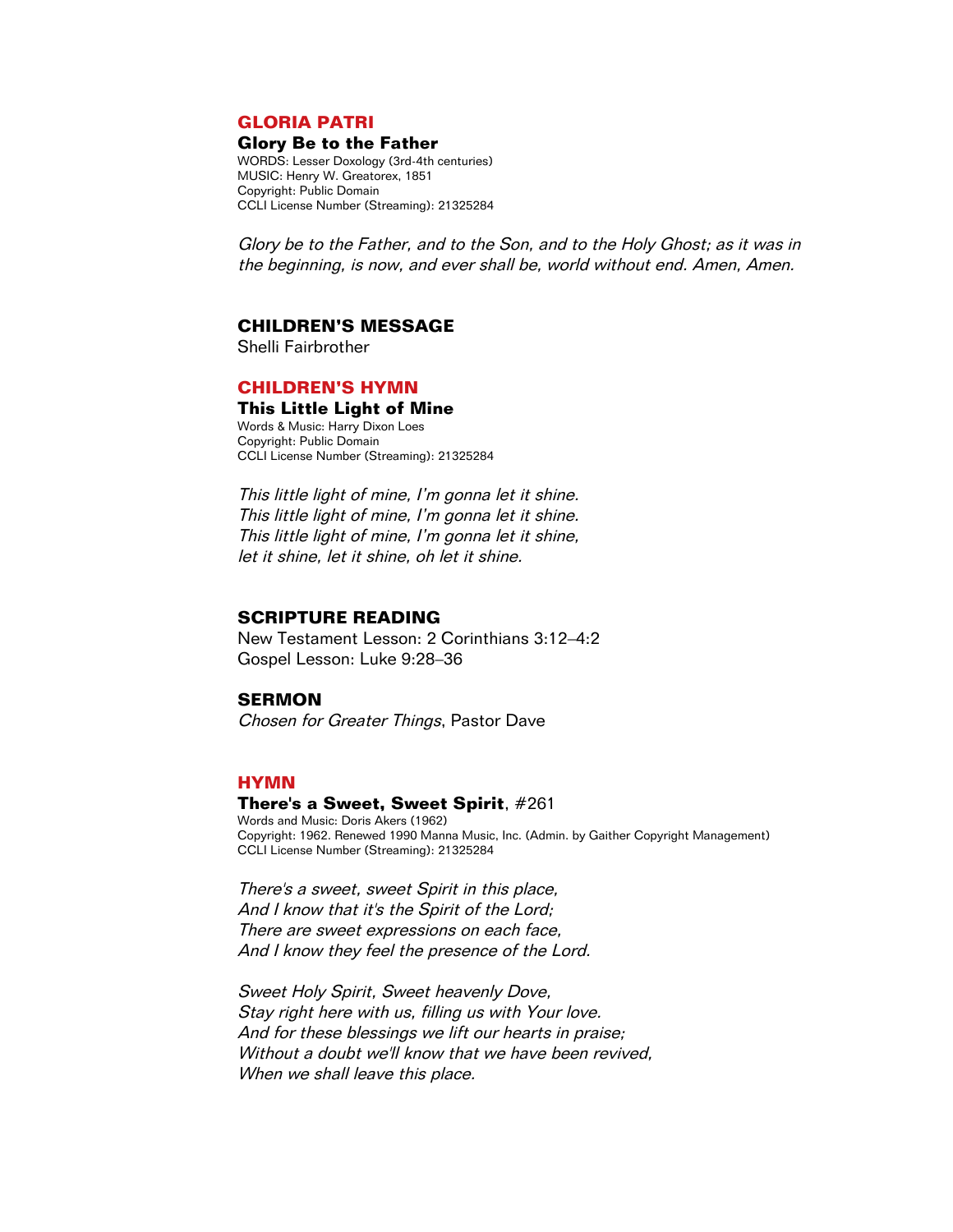## **MORNING OFFERING**

#### WE OFFER OURSELVES TO GOD

We joyfully offer ourselves in God's work using our time, talent, and treasure.

## **DOXOLOGY**

### **Praise God from Whom All Blessings Flow**

WORDS: Thomas Ken, 1674 MUSIC: Louis Bourgeois, 1551 Copyright: Public Domain CCLI License Number (Streaming): 21325284

Praise God, from whom all blessings flow Praise Him, all creatures here below Praise Him above, ye heavenly host Praise Father, Son, and Holy Ghost. Amen.

## **UNISON PRAYER OF DEDICATION**

Lord, like Peter, James, and John, we crave to experience mountaintop encounters with You. We seek a transformation so that we will remain followers of Christ amongst the routines of our daily lives. Use us and these financial offerings, that all may be transformed by the goodness of our Lord, Christ Jesus. Amen!

### **WE PAUSE TO REFLECT AND PRAY**

Prayers of the People: You are invited to offer prayers of concerns or joys. Sharing our joys and concerns

Pastor: God is with you All: And also, with you Pastor: Let us pray

## **PASTORAL PRAYER**

### **SUNG RESPONSE**

### **Hear Our Prayer, O Lord**

WORDS: Psalm 143:1 MUSIC: George Whelpton, 1897 Copyright: Public Domain CCLI License Number (Streaming): 21325284

Hear our Prayer, O Lord. Hear our prayer O Lord. Incline thine ear to us, And grant us thy peace. Amen.

## **CLOSING HYMN**

#### **Lord, I Want to Be a Christian,** #589

Words: Afro-American spiritual Music: Larry Sivis (1993) Copyright: Harm. © 1995 Chalice Press CCLI License Number (Streaming): 21325284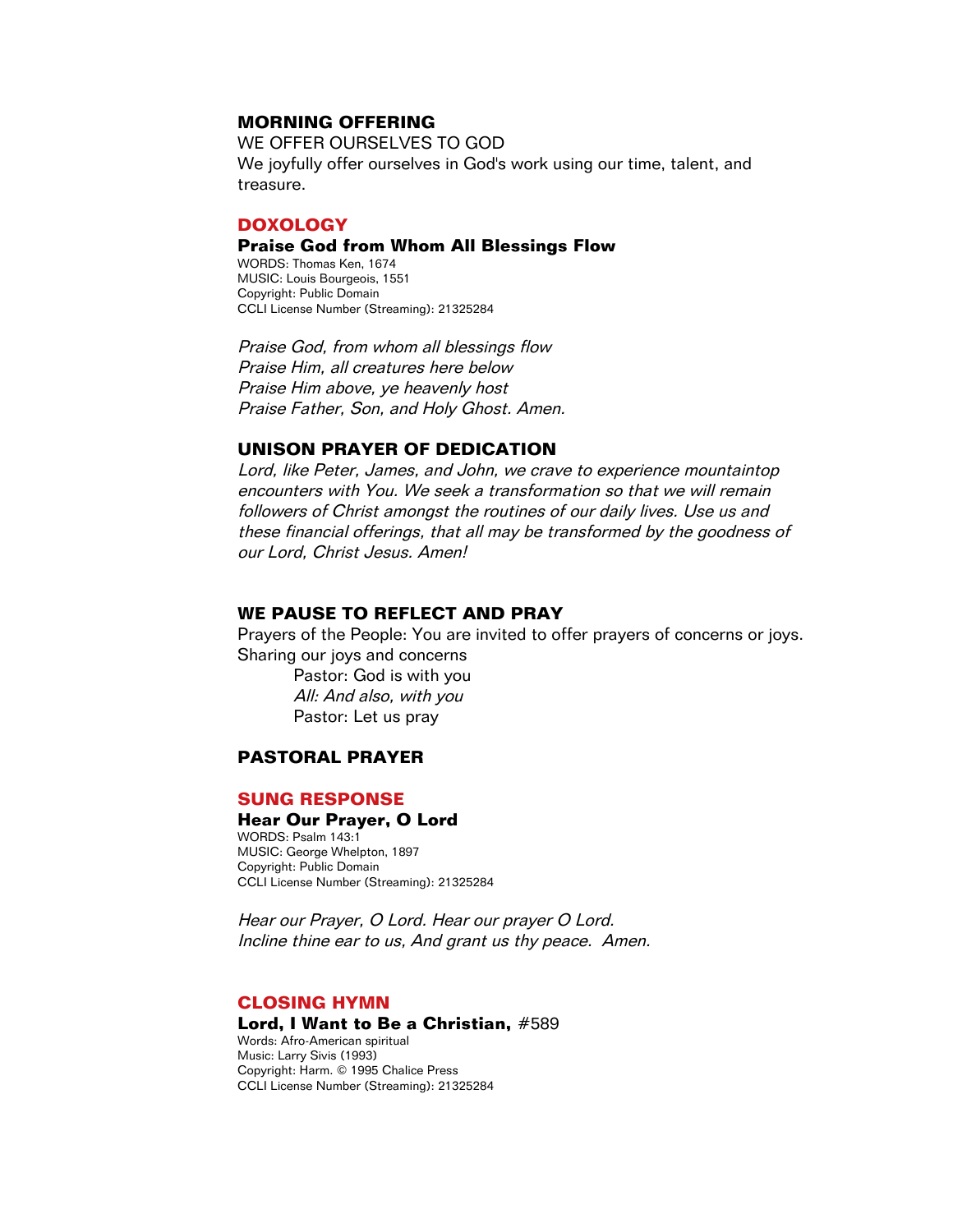Lord, I want to be a Christian in-a my heart, in-a my heart; Lord, I want to be a Christian in-a my heart. In-a my heart, (in-a my heart,) in my heart, (in-a my heart,) Lord, I want to be a Christian in-a my heart, (in-a my heart).

Lord, I want to be more loving in-a my heart, in-a my heart; Lord, I want to be more loving in-a my heart. In-a my heart, (in-a my heart,) in my heart, (in-a my heart,) Lord, I want to be more loving in-a my heart, (in-a my heart).

Lord, I want to be like Jesus in-a my heart, in-a my heart; Lord, I want to be like Jesus in-a my heart. In-a my heart, (in-a my heart,) in my heart, (in-a my heart,) Lord, I want to be like Jesus in-a my heart, (in-a my heart).

# **BENEDICTION**

## **BENEDICTION RESPONSE**

**Go in Peace**, #445 Words: Barbara L. Waters

Music: Kenneth E. White Copyright: 1998 Abingdon Press (Admin. by Music Services, Inc.) CCLI License Number (Streaming): 21325284

Go in peace and the peace of God be with you this day. Go in peace and the peace of God be with you always. Celebrate and share the joy! Celebrate new life! Go in peace and the peace of God be with you always.

# RECESSIONAL POSTLUDE